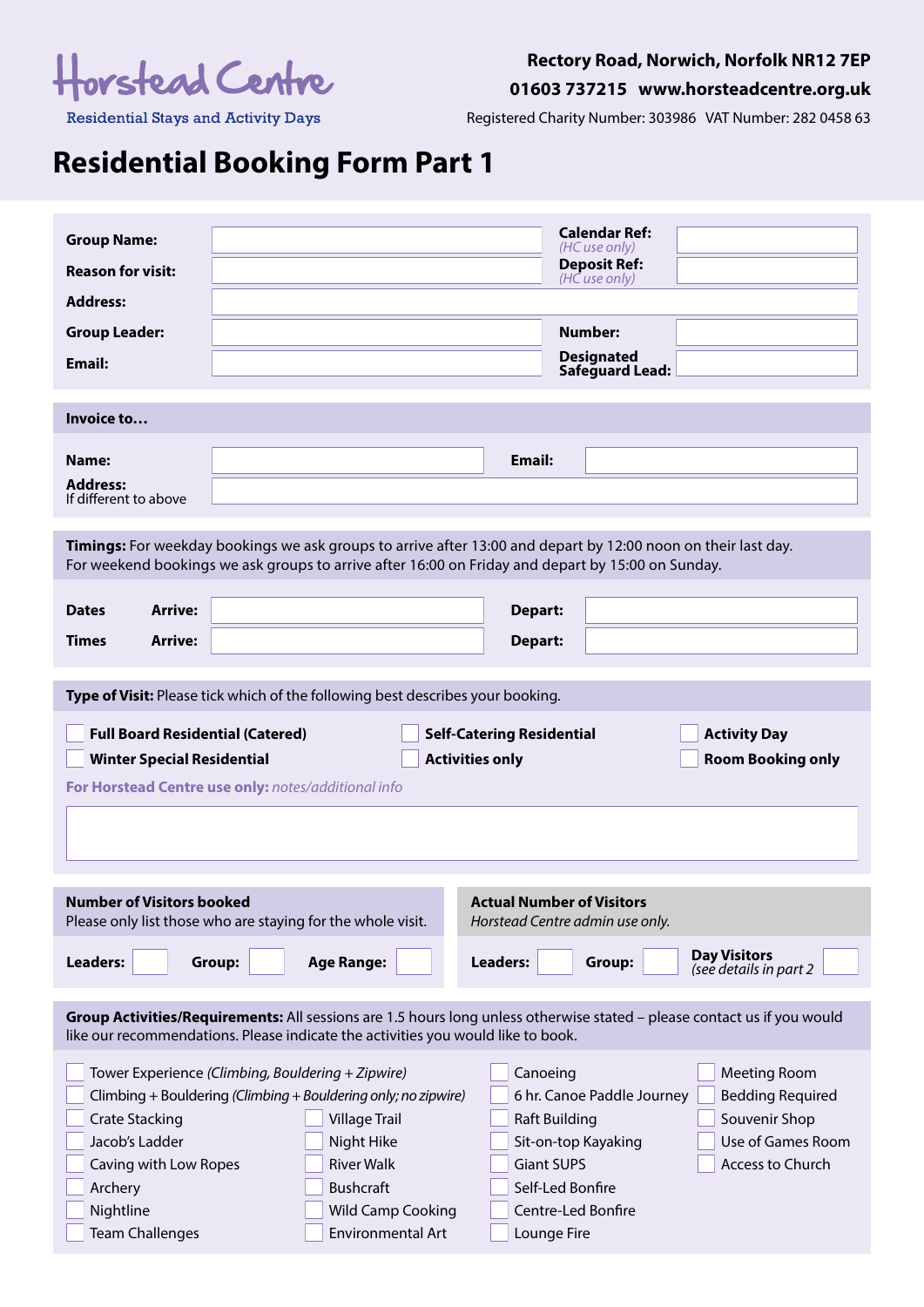| <b>Experience Objectives:</b> Please highlight the experience objective that best describes your aims for this visit. |                            |                            |  |  |  |  |
|-----------------------------------------------------------------------------------------------------------------------|----------------------------|----------------------------|--|--|--|--|
| <b>Teamwork</b>                                                                                                       | <b>Decision Making</b>     | Enjoy and Achieve          |  |  |  |  |
| Long-Term Skill Development                                                                                           | Be Healthy                 | <b>Confidence Building</b> |  |  |  |  |
| Communication                                                                                                         | <b>Conflict Resolution</b> |                            |  |  |  |  |
|                                                                                                                       |                            |                            |  |  |  |  |

## **Cancellation Policy**

Cancellation fees are based on the number of people declared on this form or our minimum number, whichever is the greater. In all cases, your deposit, due within 14 days, is strictly non-returnable.

| <b>Cancellation fees:</b>               |                          |
|-----------------------------------------|--------------------------|
| High season (May-Aug inc)               | Minimum number 24 people |
| Mid season (Mar-Apr inc & Sept-Oct inc) | Minimum number 24 people |
| Low season (Nov-Feb inc)                | Minimum number 12 people |

Within 12 weeks of date of arrival 25% of the full fee Within 6-12 weeks of date of arrival 50% of the full fee Within 6 weeks of the date of arrival  $FUV$  FULL FEE

### **Payment Terms**

You will be invoiced for the number of people declared on this booking form or the number of people you bring whichever is the greater. Subject to our minimum numbers, residential charges are based upon the number of people occupying the Centre and charges for activities are based upon individual activity usage.

Our full terms and conditions, including any additional charges which may be payable, are available on our website.

You will be invoiced on the date of your departure. Invoices are due on presentation unless we have agreed otherwise with you in advance. We currently accept payment by cheques, cash, or BACS.

### **Available to Download**

To help you to plan and enjoy your stay, the following items are available on our web site and may be downloaded:

- Our full terms and conditions.
- Price lists for all residential stays, activity days and other options we offer.
- Activities list and information.
- Visitor information, including accommodation details and floorplans.
- Statements of insurance, risk management and risk summary.
- Medical and consent forms which must be completed and returned to us before your stay.

From time to time, we may contact our customers with information about the Horstead Centre and special offers. Please tick this box if you are happy for us to retain your details for marketing purposes.

### **Please tick the boxes below to acknowledge:**

I have enclosed or arranged the payment of a non-returnable deposit of £100 per night booked.

I accept the terms and conditions of booking as set out on your website including the cancellation policy.

I have read your statement of risk management and the risk summary as set out on your website.

#### **By entering your name into the below 'Name' box you are signing to acknowledge the above three statements.**

**Name:**

**Date:**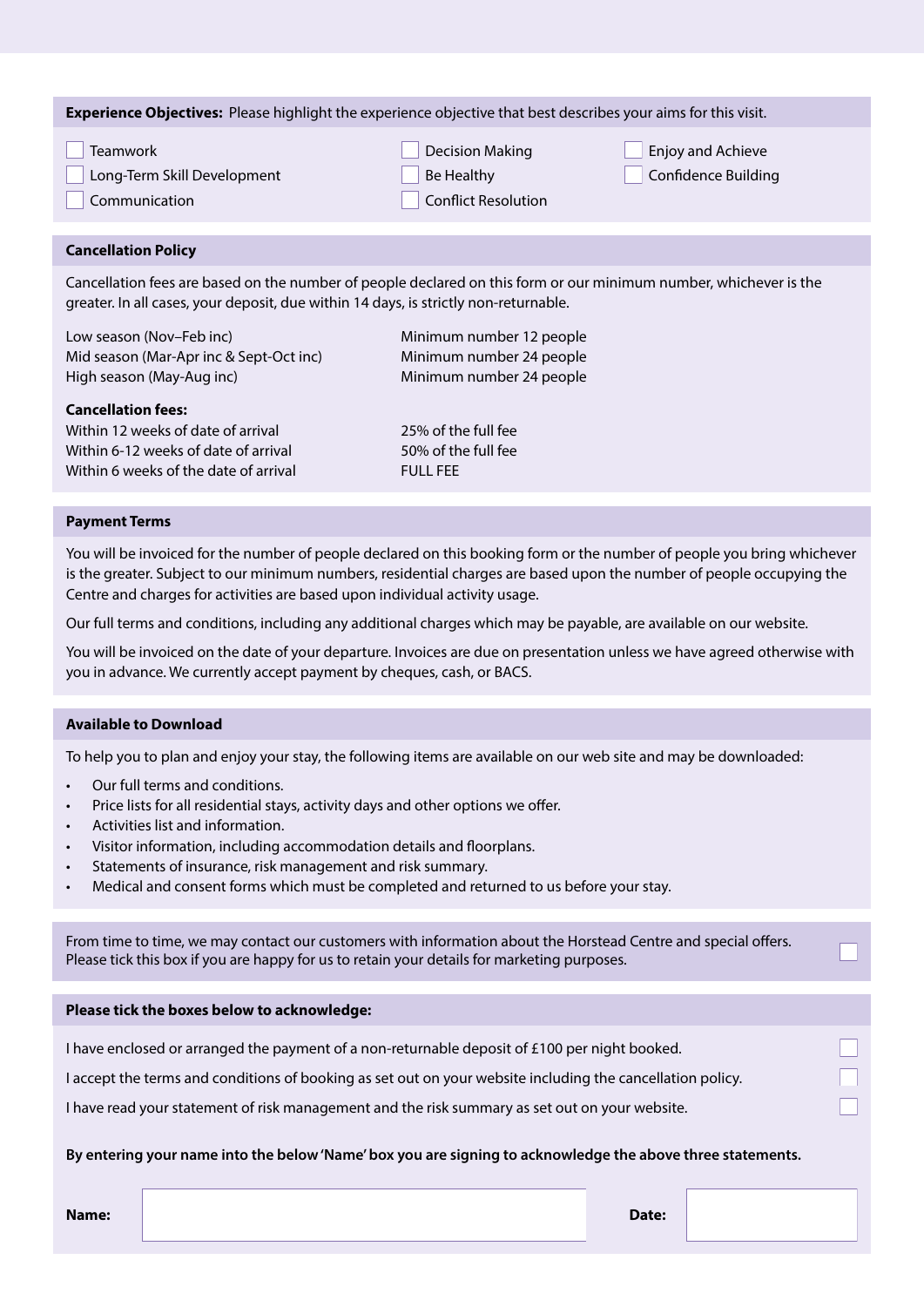# **Residential Booking Form Part 2** (6 weeks prior to your visit)

When prompted by the Horstead Centre, please first re-visit the information in your Part 1 above and ensure that all is still correct as of today's date.

Next please go on to complete the further information needed by the Centre in Part 2, below.

| Day Visitors/Carers: Are there any visitors coming for just the day? Do they require catering? |                    |                               |              |                 |              |                     |   |   |
|------------------------------------------------------------------------------------------------|--------------------|-------------------------------|--------------|-----------------|--------------|---------------------|---|---|
| <b>Name</b>                                                                                    | <b>Arrival Day</b> | <b>Depart Day</b><br>and time | <b>Adult</b> | Young<br>Person | <b>Child</b> | <b>Extra meals?</b> |   |   |
|                                                                                                | and time           |                               |              |                 |              | B                   | L | D |
|                                                                                                |                    |                               |              |                 |              |                     |   |   |
|                                                                                                |                    |                               |              |                 |              |                     |   |   |
|                                                                                                |                    |                               |              |                 |              |                     |   |   |
|                                                                                                |                    |                               |              |                 |              |                     |   |   |
|                                                                                                |                    |                               |              |                 |              |                     |   |   |
|                                                                                                |                    |                               |              |                 |              |                     |   |   |
|                                                                                                |                    |                               |              |                 |              |                     |   |   |
|                                                                                                |                    |                               |              |                 |              |                     |   |   |
|                                                                                                |                    |                               |              |                 |              |                     |   |   |
|                                                                                                |                    |                               |              |                 |              |                     |   |   |

**Catering Information:** Please use the blank box below to describe any additional catering required for your booking. For options see price list.

**A barbecue** can take place instead of a main meal for which a **premium of £2 +VAT per person** will be applied.

If you would like a BBQ, please tick the first box, and specify the date in the second.  $\Box$  Date:

### **Full board tariffs include: Three meals; dinner (your first meal with us); breakfast, and a sandwich lunch.**

**Lunch on your day of departure is packed to take with you. On weekends, lunch on the 2nd day is usually taken at the Centre.**

**All catering options are subject to availability.**

# **Dietary Requirements and Any Allergies N/A**

| <b>Full name of Adult or Child</b> | <b>Dietary requirements and allergies</b> |
|------------------------------------|-------------------------------------------|
|                                    |                                           |
|                                    |                                           |
|                                    |                                           |
|                                    |                                           |
|                                    |                                           |
|                                    |                                           |
|                                    |                                           |
|                                    |                                           |
|                                    |                                           |
|                                    |                                           |